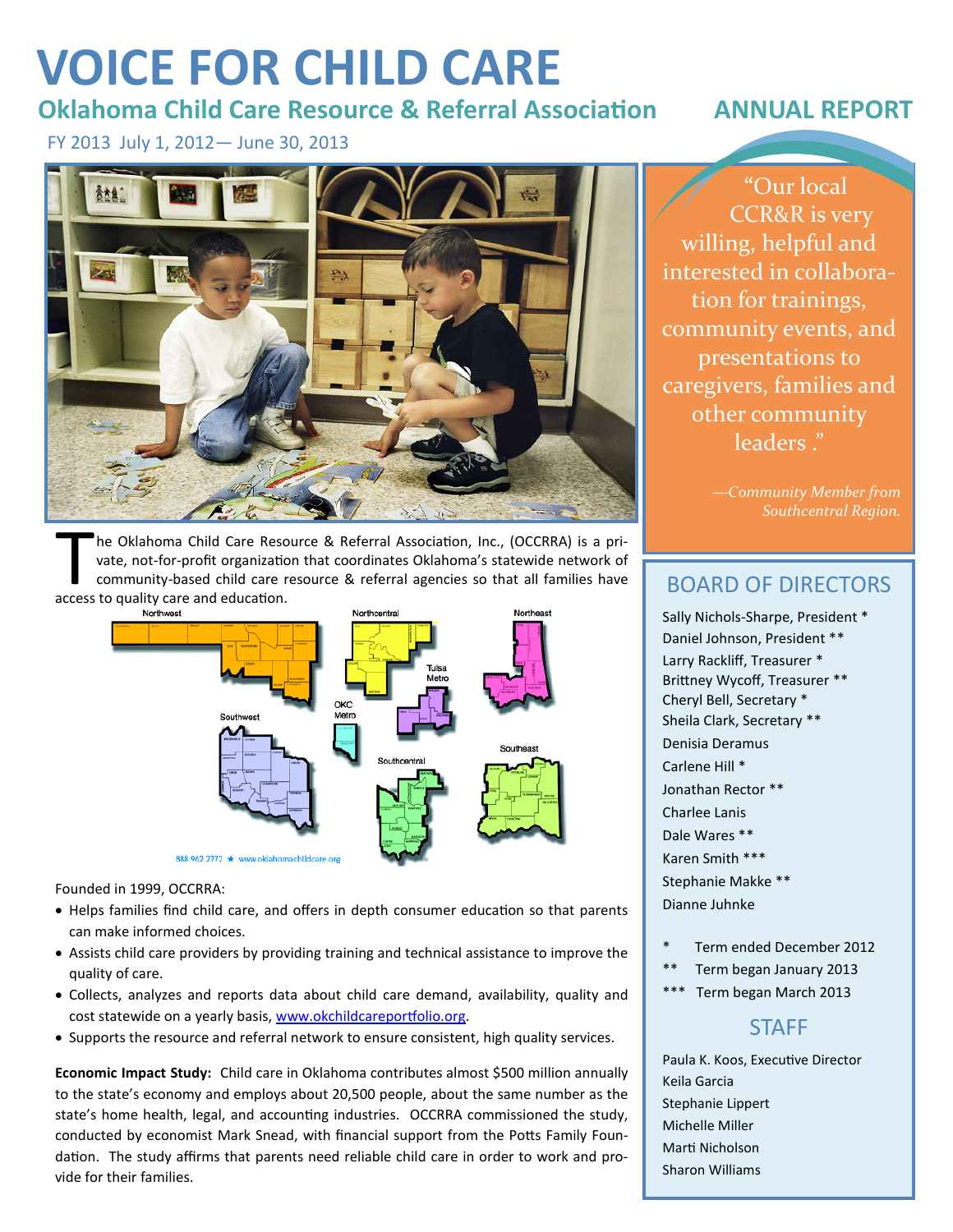# **SERVICES TO FAMILIES**

The association received 3,856<br>
calls requesting help to find child<br>
care. Requests represented<br>
4,912 children, 52% under the age of he association received 3,856 calls requesting help to find child care. Requests represented three. Over the years, consistently a third or more of the requests were for care during evening, overnight or weekends. Seventy-nine percent of families contacting our offices are either receiving or were interested in receiving financial assistance to pay for the ever increasing cost of child care.

### **Referral Calls, FY 2013**

| Total Referral Calls3,856    |  |
|------------------------------|--|
| Previous Client/Same Case281 |  |
| Previous Client/New Case185  |  |
|                              |  |

### **Total Client Requests: 5,394**



### **Hispanic Services**

Bilingual specialists are located in both Oklahoma City and Tulsa to cover the metropolitan areas, and referral services for the rural areas are provided by the state Hispanic Outreach Coordinator. In FY2013, OCCRRA responded to 86 requests for referrals in Spanish and conducted an enhanced referral for almost every client.

### **Hispanic Child Care Conference**

OCCRRA hosted the 7th annual conference for Hispanic child care providers June 1, 2013, the morning after an EF5 tornado passed through El Reno and threatened Oklahoma City. There were still more than 75 providers from across the state who attended, despite cancelations due to flooding and cleanup from the Moore tornado 10 days earlier. The conference theme was *For Our Children*. National expert Luis Gonzales spoke about raising bilingual children and the contribution providers play in language acquisition. The conference also offered two breakout sessions; supporting children with ADHD and ways to deal with Post-Traumatic Stress Disorder due to the tornados affecting Oklaho-



### SAVE THE CHILDREN, AFTER TORNADO

After the deadly tornado tore through Moore and other parts of central Oklahoma on May 20, 2013, child care resource and referral knew services to families and providers in the days and weeks to follow would be crucial. Rainbow Fleet CCR&R immediately began calling providers in the affected area to begin an assessment. Taking inventory of child care programs destroyed or unable to open, and the number of children left with no place to go during the day.

Within days after the tornado OCCRRA had forged a partnership with Save the Children, who provides children in the United States and around the world protection from harm when disaster strikes. In this instance, Save the Children granted \$12,500 to OCCRRA for 53 scholarships to children at four different programs who were directly affected by the tornado's destruction.

The young girl in the picture attended Girl Scout camp for the very first time. After fleeing her home in the middle of the storm, her family sought refuge in nearby storm drains. Unfortunately, excessive rains caused massive flooding and she, along with several other family mem-

bers, were swept away with flood water. Doing everything she could to survive, she was pulled out of the

water miles away. Some family members were not as lucky and in the weeks after, surviving family members struggled with day to day living.

Having the opportunity to attend summer camp with fellow Girl Scouts gave this young girl the opportunity to be a kid and have fun. For a few hours each day, she was able to be around other girls her age, participate in science programming, sing songs and get her mind off of the recent tragedy. She was able to connect with positive adult role models and get the extra support she needed to get through the summer. At camp, she made lifelong friends and was glad she could "get away and just be a girl."

**Child Participation in Programming: 53**

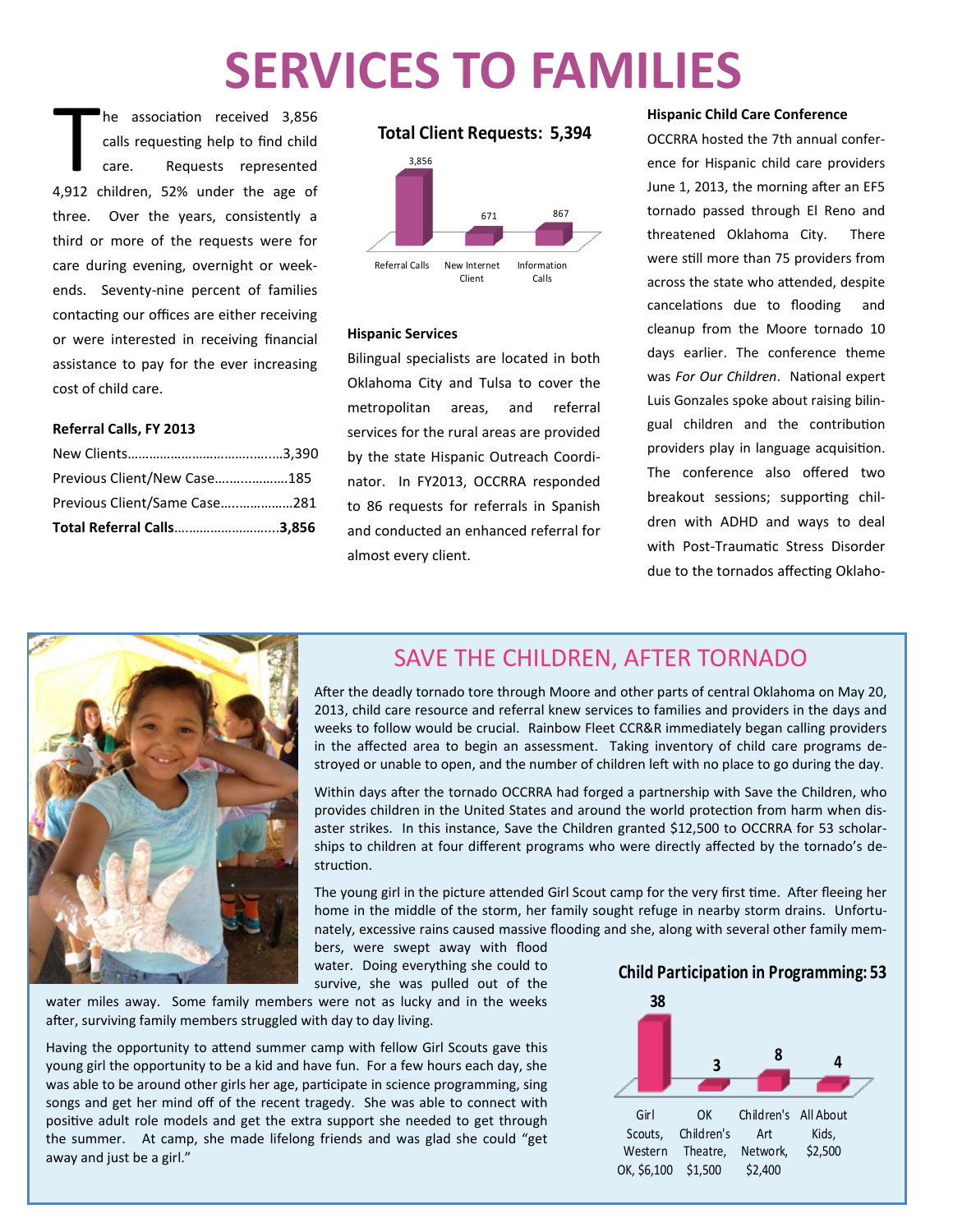# **SERVICES TO PROVIDERS**

CCRRA continues to be a leader<br>in training child care providers.<br>Both the number of training<br>hours and providers trained increased as CCRRA continues to be a leader in training child care providers. Both the number of training CCR&R agencies continue to fulfill training and technical assistance needs on a tight budget. This role is particularly vital in rural areas where other training is scarce.

becoming a licensed and fully operational center or home. Resource & referral staff made 1,126 onsite visits to child care facilities. Providers visited their local CCR&R office 373 times. Other contacts made for technical assistance were by phone, 1,401 times and another 349 by email.



**Technical Assistance to Providers: 3,249 Phone Calls Emails Donsite at Provider Donsite at Provider** 



### **Hispanic Services**

Enhanced reporting is helping tell a more precise story about the specifics of our work with child care providers.

OCCRRA regional agencies also responded to 3,249 requests for technical assistance from licensed providers and potential child care providers. Requests covered a broad range from behavior management, requests for help setting up learning environments, to step by step assistance on

The Hispanic Outreach Coordinator for the Association continues to provide bilingual observations to Spanish speaking providers across the state. The observations are essential for a provider to receive her Child Development Associate (CDA). To date 26 Spanish speaking providers have received their CDA.

### FINANCIAL

### Revenues and Gains

| Government Contracts              | \$1,960,800 |
|-----------------------------------|-------------|
| Grants                            | \$22,500    |
| Contributions                     | \$3,691     |
| Fee for Service                   | \$3,352     |
| Other Revenue                     | \$41        |
| Gain on Disposal of Fixed Assets  | \$0         |
| Interest                          | S47         |
| <b>Total Revenues &amp; Gains</b> | \$1,990,431 |

### Expenses and Losses

| <b>Total Expenses</b>   | \$1,993,274 |
|-------------------------|-------------|
| <b>Program Services</b> | \$1.798.742 |
| Administrative          | \$194.532   |



| \$164,193<br>June 30, 2012 |
|----------------------------|
| \$161,350<br>June 30, 2013 |
|                            |



## NEW APP FOR A NEW GENERATION:

As Generation Y moves into parenthood, access to information is by smart phone in the palm of their hand, day or night. OCCRRA is in the forefront with a smart phone application for child care. A main focus of CCR&R service is helping parents find child care. As phone referrals have decreased over the past decade due to advancement in technology, it only made sense for OCCRRA to offer families an alternative way to search for child care . The *Child Care Finder* App has consumer information and child care referrals, but in a new format preferred by today's parents.

Oklahoma became the first state to pilot a child care search app for smart phones (iPhone and Android) statewide. OCCRRA partnered with Child Care Aware of America and the Child Care Council of Kentucky to redesign the app so it could be used statewide. The soft launch was made at end of FY 2013. This FREE app is available to anyone searching for child care in Oklahoma. We look forward to many parents downloading and searching in the coming years.